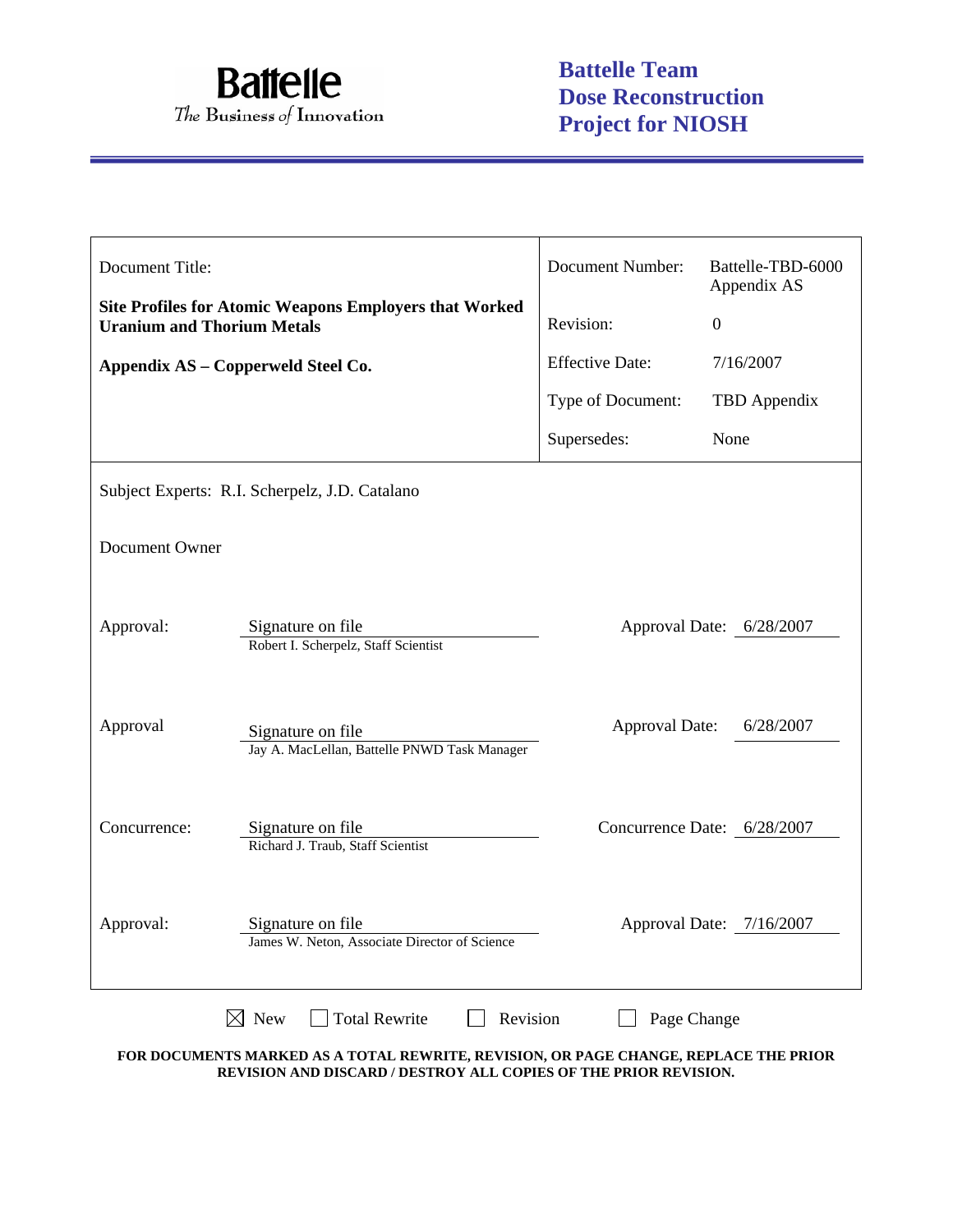# **Copperweld Steel Company**

## **AS.1 Introduction**

This document serves as an appendix to Battelle-TBD-6000, Site Profiles for Atomic Weapons Employers that Worked Uranium and Thorium Metals. This appendix describes the results of document research specific to this site, the Copperweld Steel Company of Warren, Ohio. Where specific information is lacking, research into similar facilities described in the body of this Site Profile is used.

# **AS.2 Site Description**

The Copperweld Steel Company of Warren, Ohio straightened and outgassed a large number of rods for use in the Oak Ridge and Hanford reactors.  $<sup>1</sup>$ </sup>

## **AS.2.1 Site Activities**

From May through August, 1943, the Copperweld Steel Co. straightened and outgassed approximately 3000 uranium rods for the Oak Ridge and Hanford reactors. To accomplish this work, the rods were packed into 10" diameter steel tubes. The ends of the steel tubes were capped, leaving small openings at either end. In order to "outgas" hydrogen from the uranium rods, argon gas was passed through the steel tubes while they were heated in a furnace to 1200°F. Heating took approximately 6 hours, after which the rods were removed from the steel tubes, cooled slightly, straightened using a special machine, and boxed for shipment. According to site documents reviewed, operations were carried out on an irregular schedule with three crews of 17 men each. $2^{\degree}$ 

No documentation was found indicating that workers exposed to AEC-related radioactive materials were exposed to other sources of radiation.

## **AS.2.2 Job Categories**

The exposure assessment job categories include:

| Plant Floor High       | (Involved directly in straightening, or other machining operations) |
|------------------------|---------------------------------------------------------------------|
| <b>Plant Floor Low</b> | (Involved in support of machining operations or in heating/melting) |
|                        | operations)                                                         |
| Supervisor             | (Assumed to spend some time in the production areas)                |
| Clerk                  | (Assumed to have minimal exposure)                                  |
|                        |                                                                     |

# **AS.3 Occupational Medical Dose**

No information regarding occupational medical dose specific to Copperweld Steel Company was found. Nevertheless, information to be used in dose reconstructions for which no specific information is available is provided in ORAUT-OTIB-0006, the dose reconstruction project technical information bulletin covering diagnostic x-ray procedures.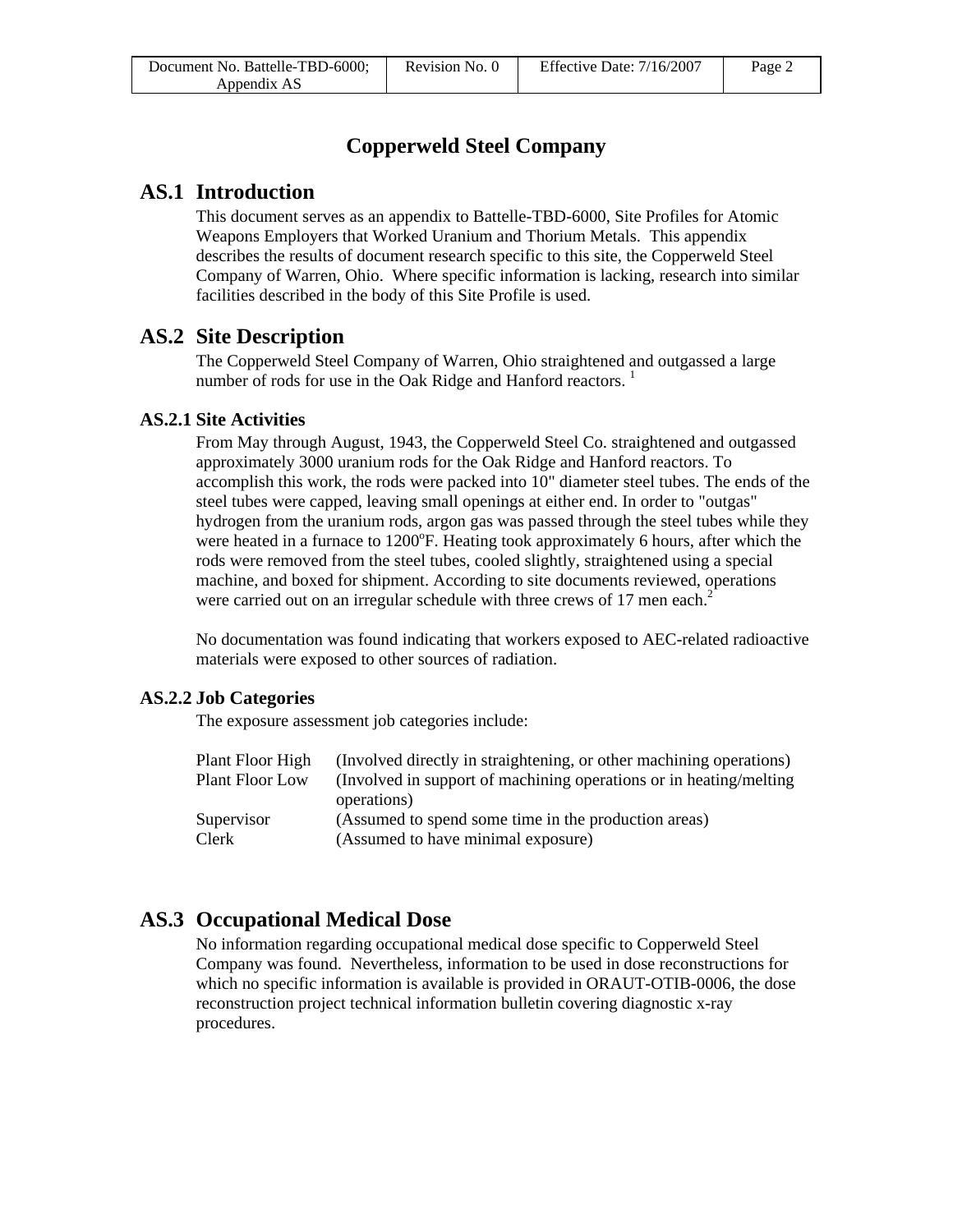| Document No. Battelle-TBD-6000; | Revision No. 0 | Effective Date: 7/16/2007 | Page 3 |
|---------------------------------|----------------|---------------------------|--------|
| Appendix AS                     |                |                           |        |

## **AS.4 Occupational Internal Dose**

No sampling data were found in the site research database for activities taking place during the AWE period at this facility. Therefore, default exposure levels found in Table 7.5 of this TBD should be used (this table contains exposure levels associated with straightening operations). Based on the documentation in the file, the straightening machine produced the highest exposure levels, by far.<sup>3</sup> According to documents in the site research database, straightening and outgassing operations took place for 3 months during 1943. The work was reportedly irregular in schedule. However, since no specific dates were listed, the favorable assumption was made that work took place continuously for four months (May 1-August 31, 1943).

Other job categories should be scaled as follows for internal exposures:

- Plant floor low—50% of plant floor high exposure
- Supervisor—25% of plant floor high exposure
- Clerical—10% of supervisor exposure (2.5% of plant floor high)

Tables AS.2 and AS.3 contain inhalation and ingestion intakes in terms for pCi per day for each job category and each year.

# **AS.5 Occupational External Dose**

There was no information in the site research database with respect to external exposures. Although documentation in the file indicates that dust sampling and radiation surveys had been performed, and that employees involved in handling the rods wore film badges, the results of these surveys were not found in the site research database.

Given the lack of contemporaneous survey data, external doses from airborne contamination and surface contamination are calculated based on airborne contamination levels as described above. This Battelle TBD provides guidance for calculating external doses associated with submersion and surface loading based on airborne contamination levels (which, as described in the previous section, are also estimated based on default values found on Table 7.5).

The uranium rods themselves would also constitute another source of external exposure during the AWE work at this facility. Operators handling the rods would receive external exposures from the betas and gammas emitted from the uranium. Methods described in Section 6 of this TBD were used to estimate whole body and skin doses from handling uranium metal.

Tables AS.4 and AS.5 contain external doses associated with the work at this facility.

## **AS.6 Residual Contamination**

The NIOSH "Report on Residual Radioactive and Beryllium Contamination at Atomic Weapons Employer Facilities and Beryllium Vender Facilities" indicates that: "…there is little potential for significant residual contamination outside the period in which weapons-related production occurred."4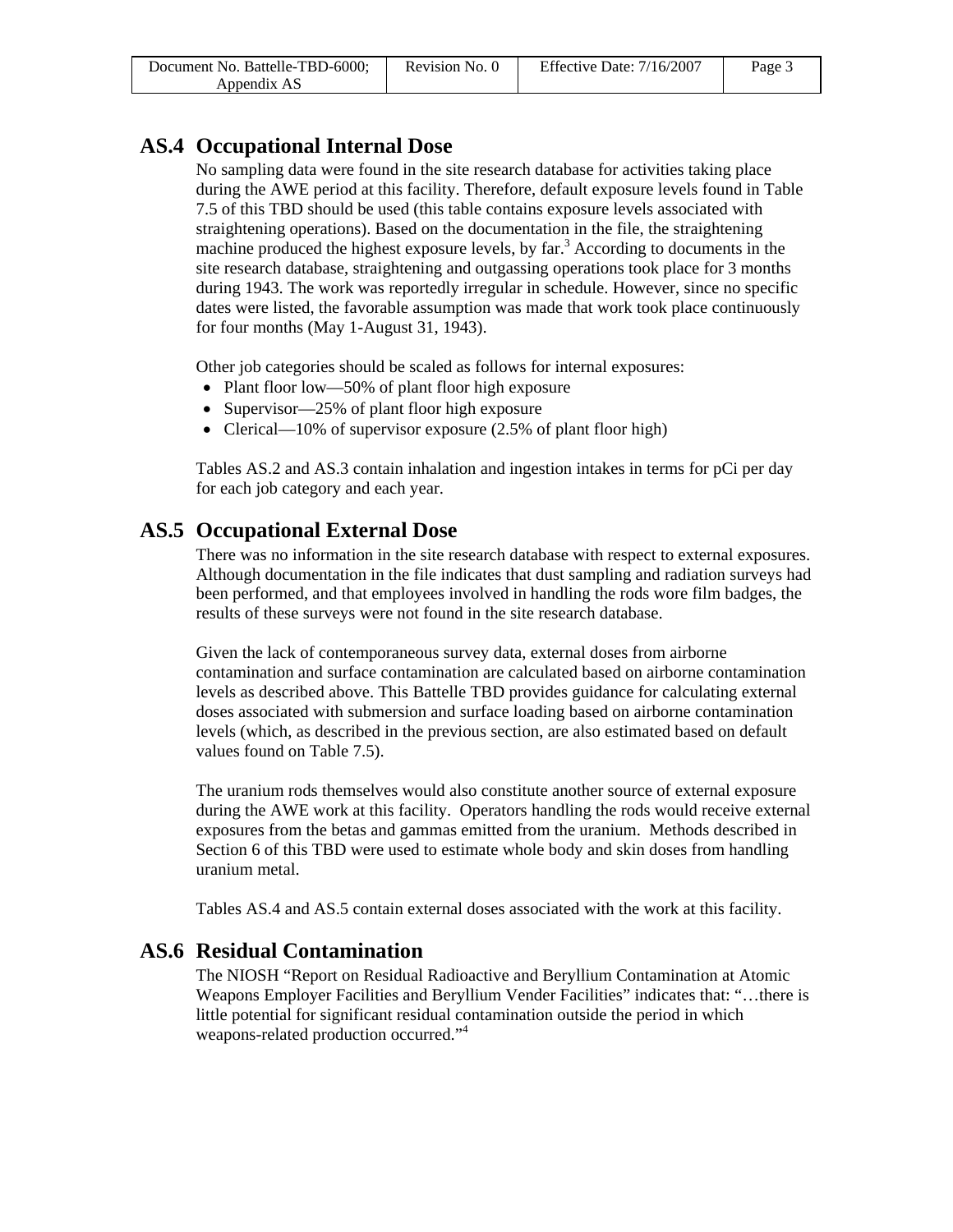| Document No. Battelle-TBD-6000; | Revision No. 0 | Effective Date: 7/16/2007 | Page 4 |
|---------------------------------|----------------|---------------------------|--------|
| Appendix AS                     |                |                           |        |

# **AS.7 References**

- 1. DOE Office of Health, Safety and Security, EEOICPA web site. http://www.hss.energy.gov/healthsafety/fwsp/advocacy/faclist/findfacility.cfm
- 2. Memorandum to Dr. Warren, Chief of Medical Section, Manhattan District, Rochester, NY, from John L. Perry, 20 September, 1943. Reference No. 16606.
- 3. Ibid.

.

4. Report on Residual Radioactive and Beryllium Contamination at Atomic Weapons Employer Facilities and Beryllium Vender Facilities. http://www.cdc.gov/niosh/ocas/pdfs/tbd/rescon/rcontam1206.pdf http://www.cdc.gov/niosh/ocas/pdfs/tbd/rescon/appen-a2.pdf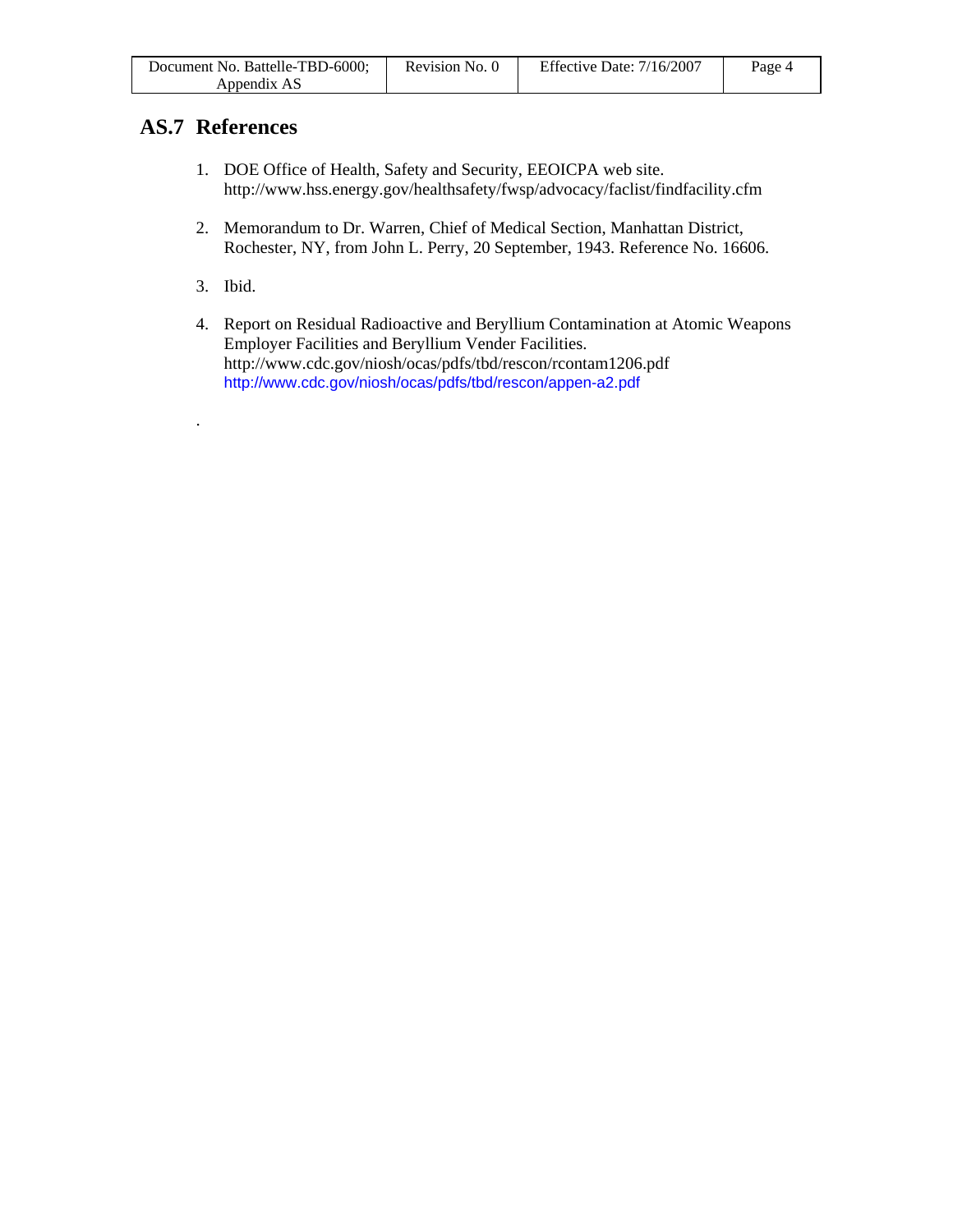|  | . Battelle-TBD-6000:<br>Document No.<br>Appendix<br>ЛŁ. | Kevision<br>No. 6<br>'N L | Effective.<br>/2001<br>/16/<br>Date: | $P_{\text{age}}$ |
|--|---------------------------------------------------------|---------------------------|--------------------------------------|------------------|
|--|---------------------------------------------------------|---------------------------|--------------------------------------|------------------|

### **Table AS.1 INTERNAL DOSE PATHWAYS - Inhalation of Airborne Radionuclides**

### **Assumptions:**

Operational Period Daily Weighted Average Air Concentration, Plant Floor High: 1690 dpm/m $^3$ Residual Period Daily Weighted Average Air Concentration: Not applicable TBD GSD Default is 5 Conversion Factor: 2.22 dpm/pCi Breathing Rate: 1.2 m^3/hour All intakes and doses assume full-time employment for the given year.

|                        |      | Operation         |       | Relevant       | <b>Intake</b> |            |                                         |
|------------------------|------|-------------------|-------|----------------|---------------|------------|-----------------------------------------|
| <b>Job Category</b>    | Year | <b>Phase</b>      | Hr/Yr | <b>Nuclide</b> | (pCi/d)       | <b>GSD</b> | TBD Reference or Research Justification |
| Plant Floor High       | 1943 | Operations        | 670   | U234           | .68E+03       | 5.0        | TBD-6000 Table 7.5                      |
| <b>Plant Floor Low</b> | 1943 | Operations        | 670   | J234           | 8.38E+02      | 5.0        | TBD-6000 Table 7.5                      |
| Supervisor             | 1943 | <b>Dperations</b> | 670   | J234           | 4.19E+02      | 5.0        | TBD-6000 Table 7.5                      |
| Clerical               | 1943 | <b>Dperations</b> | 670   | J234           | 4.19E+01      | 5.0        | TBD-6000 Table 7.5                      |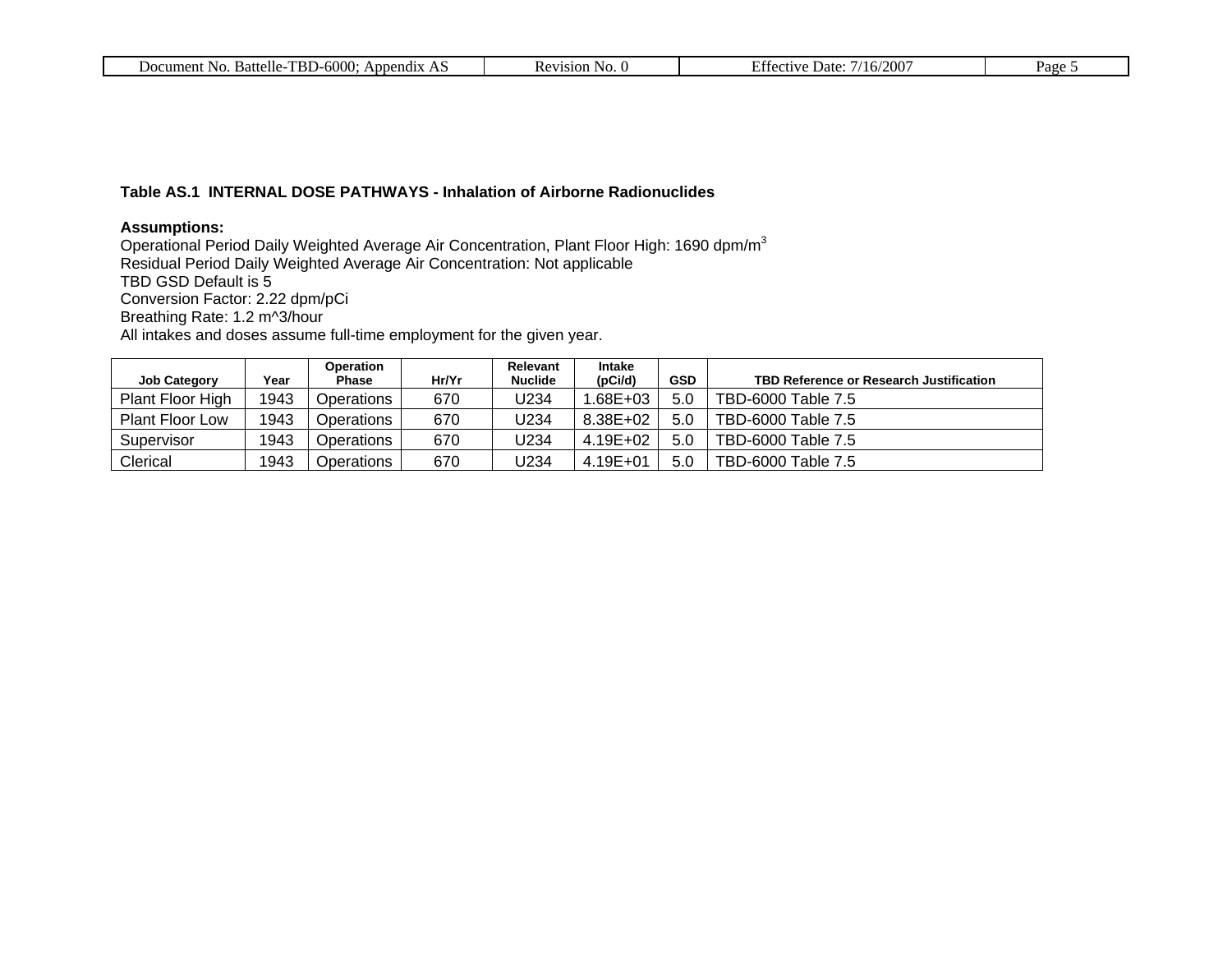| $\sim$<br>bendix<br>um.<br>$A_{\mathbf{n} \mathbf{r}}$<br>JΩ<br>IN G<br>Battelle.<br>ent<br>. .<br>.<br>זווור<br>,,,,,<br>$\mathbf{v}$ | 71C1<br>sion<br>N <sub>c</sub><br>∼<br>n<br>$\mathbf{1}$ . | ൗ∩∩<br>Date.<br>.<br>۱б,<br>- 16<br>- 111 | ۲۹ م<br>$\mathbf{u}$ |
|----------------------------------------------------------------------------------------------------------------------------------------|------------------------------------------------------------|-------------------------------------------|----------------------|
|                                                                                                                                        |                                                            |                                           |                      |

### **Table AS.2 INTERNAL DOSE PATHWAYS - Ingestion of Airborne Radionuclides**

#### **Assumptions:**

Air Concentration to Intake Conversion Factor: 3.06E-05 (M^3/d)/(hr/y) - see 7.1.6 TBD-6000 Deposition velocity: 0.00075 m/s Resuspension Factor: 1.00E-06 1/m

|                        |      | <b>Operation</b> |       | Relevant       | <b>Intake</b> |            |                                                |
|------------------------|------|------------------|-------|----------------|---------------|------------|------------------------------------------------|
| <b>Job Category</b>    | Year | <b>Phase</b>     | Hr/Yr | <b>Nuclide</b> | (pCi/d)       | <b>GSD</b> | <b>TBD Reference or Research Justification</b> |
| Plant Floor High       | 1943 | Operations       | 670   | U234           | $.56E + 01$   | 5.0        | TBD-6000 Table 7.5                             |
| <b>Plant Floor Low</b> | 1943 | Operations       | 670   | U234           | 7.81E+00      | 5.0        | TBD-6000 Table 7.5                             |
| Supervisor             | 1943 | Operations       | 670   | J234           | $3.90E + 00$  | 5.0        | TBD-6000 Table 7.5                             |
| Clerical               | 1943 | Operations       | 670   | J234           | 3.90E-01      | 5.0        | TBD-6000 Table 7.5                             |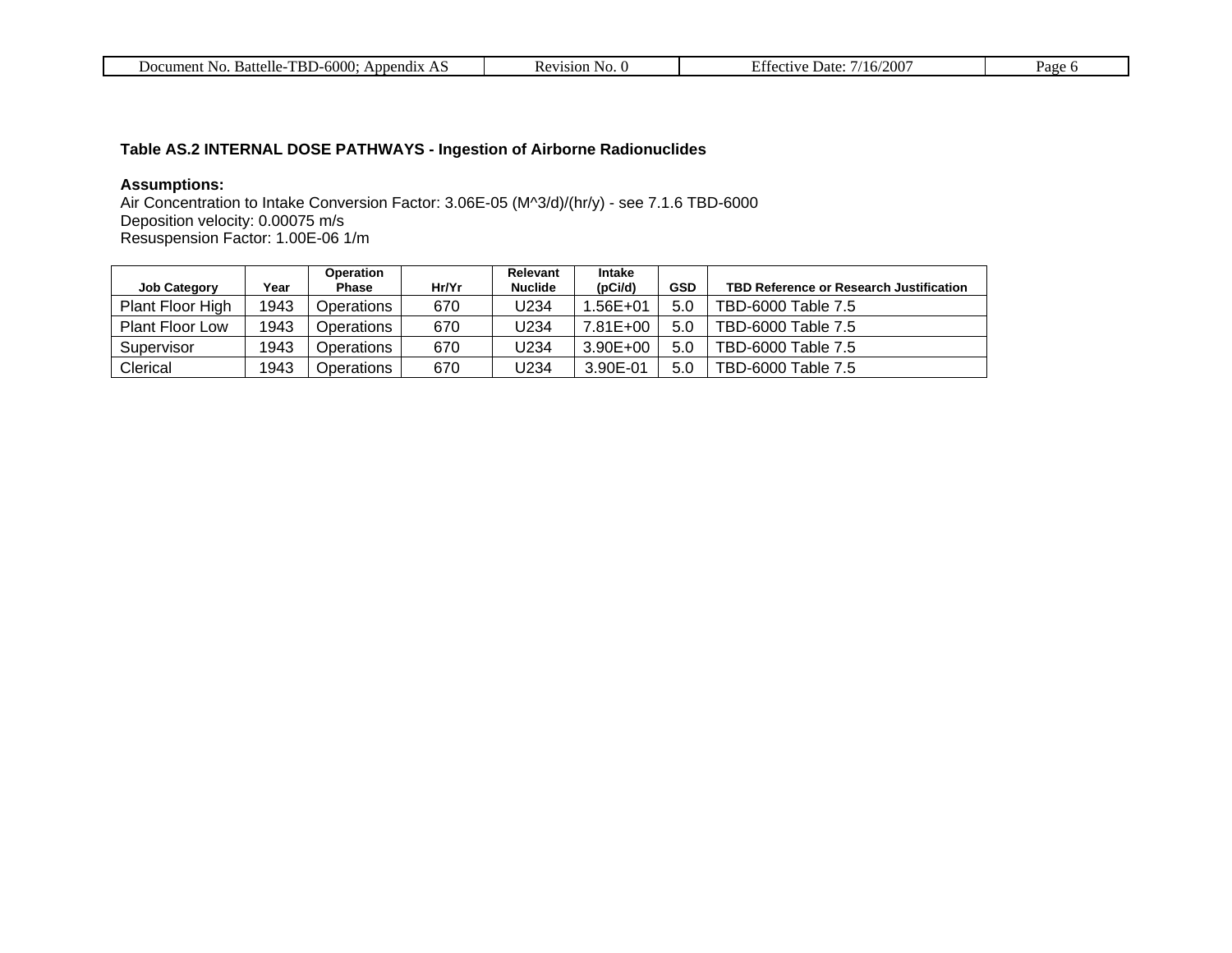| TBD-6000:<br>. Battelle-T<br>Document No.<br>Appendix<br>ЛŁ. | Revision<br>N <sub>O</sub> | //16/200<br>Effective.<br>Date: | Page |
|--------------------------------------------------------------|----------------------------|---------------------------------|------|
|--------------------------------------------------------------|----------------------------|---------------------------------|------|

### **Table AS.3 EXTERNAL DOSE PATHWAYS - Whole Body**

### **Asumptions:**

Submersion Dose Conversion Factor: 2.462E-09 mrem/h/dpm/m^3

Deposition velocity: 0.00075 m/s

Contaminated Surface Dose Conversion Factor: 5.615E-10 mrem/h/dpm/m^2

All external dose from estimated exposure to uranium slugs

Residual period: Assume no handling of U metal - only exposure is from residual contamination on floor and in air

|                        |      | <b>Operation</b> |       | Relevant       | <b>External</b><br><b>Whole Body</b> |            |                                                |
|------------------------|------|------------------|-------|----------------|--------------------------------------|------------|------------------------------------------------|
| <b>Job Category</b>    | Year | Phase            | Hr/Yr | <b>Nuclide</b> | (mR/d)                               | <b>GSD</b> | <b>TBD Reference or Research Justification</b> |
| Plant Floor High       | 1943 | Operations       | 670   | U234           | 5.26E-01                             | 5.0        | Generic Metal TBD, Section 6.3                 |
| <b>Plant Floor Low</b> | 1943 | Operations       | 670   | U234           | 2.63E-01                             | 5.0        | Generic Metal TBD, Section 6.3                 |
| Supervisor             | 1943 | Operations       | 670   | U234           | 2.69E-02                             | 5.0        | Generic Metal TBD, Section 6.3                 |
| Clerical               | 1943 | Operations       | 670   | U234           | 7.90E-05                             | 5.0        | Generic Metal TBD, Section 6.3                 |